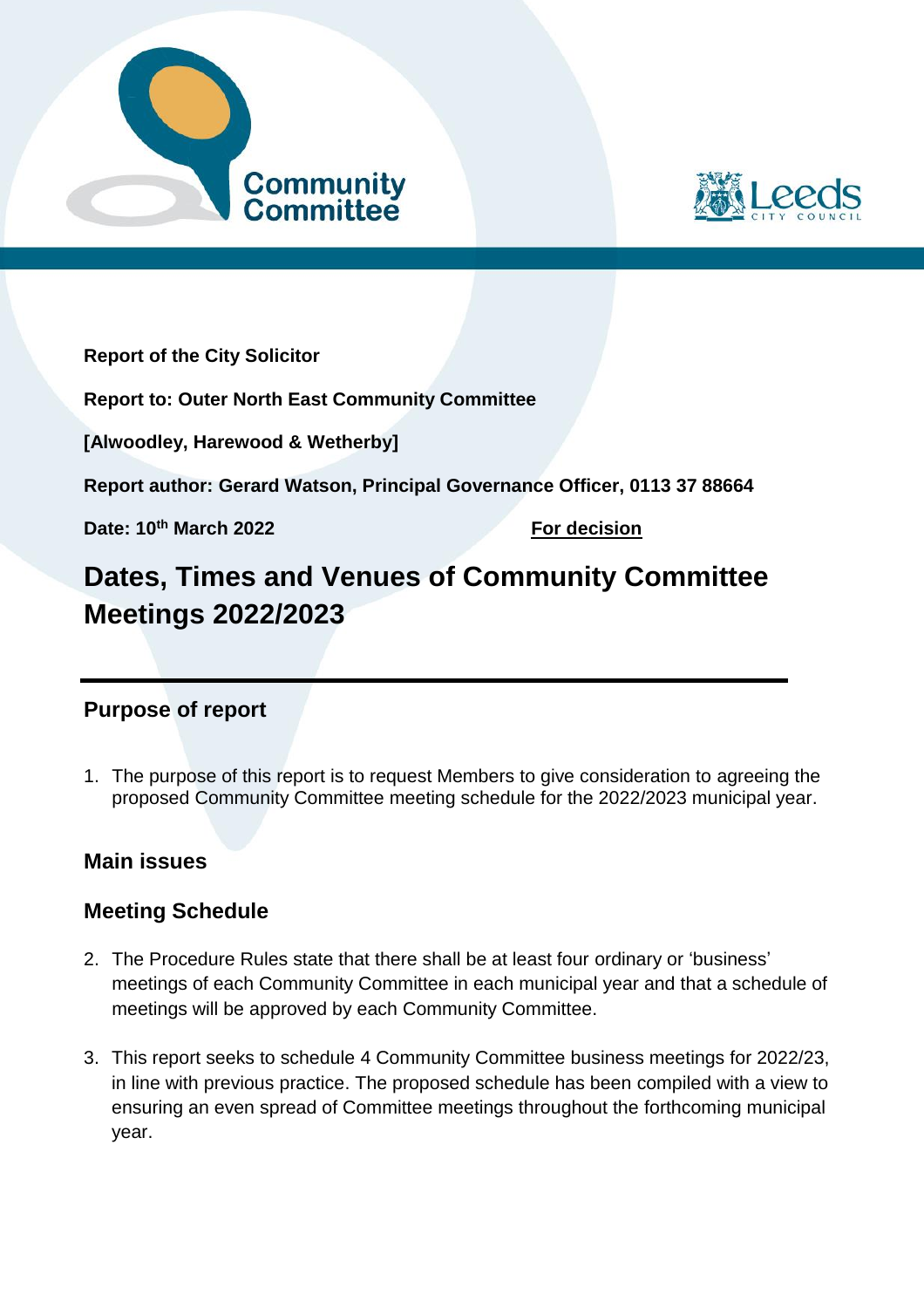- 4. Members are also asked to note that the schedule does not set out any Community Committee themed workshops, as these can be determined by the Committee throughout the municipal year, should Members feel appropriate.
- 5. The following provisional dates have been agreed in consultation with the Localities team. As referenced earlier, this report seeks to schedule 4 Community Committee business meetings for 2022/23, in line with previous practice.
- 6. For this municipal year, efforts have been made to try and avoid scheduling multiple Community Committee meetings on the same day, in order to allow for attending officers to be present at as many Committees as possible when taking reports to all 10 Committees during a cycle.
- 7. The proposed meeting schedule for 2022/23 is as follows:
	- Monday  $27<sup>th</sup>$  June 2022
	- Monday 19th September 2022
	- Monday 12<sup>th</sup> December 2022
	- $\bullet$  Monday, 13<sup>th</sup> March 2023

# **Meeting Days, Times and Venues**

- 8. Currently, the Committee meets on a Monday at 5.30pm and the proposed dates (above) reflect this pattern.
- 9. Meeting on set days and times has the advantage of certainty and regularity, which assists people to plan their schedules. The downside might be that it could serve to exclude certain people i.e. members of the public, for instance, who have other regular commitments on that particular day or who might prefer either a morning or afternoon meeting or a meeting immediately after normal working hours. Therefore, the Committee may wish to give consideration to meeting start times which would maximise the accessibility of the meetings for the community.

# **Options**

10. Members are asked to consider whether they are agreeable with the proposed meeting schedule (above).

11.

## **Corporate considerations**

#### 10a. **Consultation and engagement**

The submission of this report to the Community Committee forms part of the consultation process as it seeks the views of Elected Members with respect to the Community Committee meeting schedule.

In compiling the proposed schedule of meeting dates and times, the current Community Committee Chair and colleagues within the Localities team have been consulted.